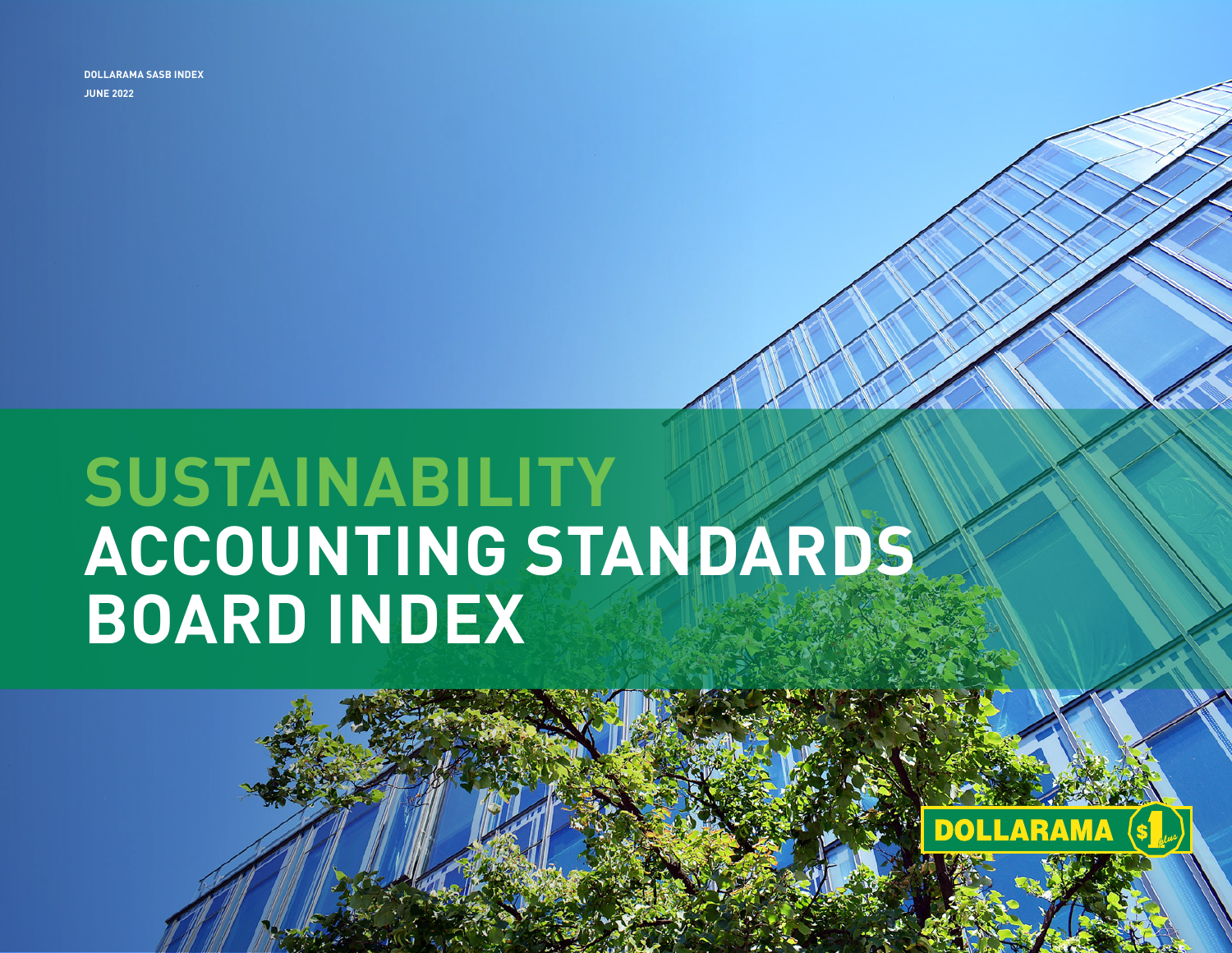### SUSTAINABILITY ACCOUNTING STANDARDS BOARD (SASB) INDEX

identified as Dollarama's primary Sustainable Industry Classification System® (SICS®) industry, as well as select indicators from other SASB standards relevant to our business (Food Retailers & Distributors; Toys & Sporting Goods; Household & Personal Products; Apparel, Accessories & Footwear; and Drug Retailers). All data provided pertains to Dollarama's business as a whole and not to a particular sector of activity or product category and excludes Dollarcity. Information provided is for the fiscal year ended January 30, 2022 ("2021") unless otherwise indicated. In some cases, indicators have been included in this index, but the information is not currently aggregated or quantified or is not disclosed by Dollarama at this time. Indicators suggested by a given standard not deemed applicable were excluded.

| <b>TOPIC</b>                                         | <b>ACCOUNTING METRIC</b>                                                                                                                                                                                               | <b>CATEGORY</b>            | <b>CODE</b>  | <b>DOLLARAMA 2021 DATA</b>                                                                                                                                                                                                                                            | <b>MORE INFORMATION</b>                                          |  |  |
|------------------------------------------------------|------------------------------------------------------------------------------------------------------------------------------------------------------------------------------------------------------------------------|----------------------------|--------------|-----------------------------------------------------------------------------------------------------------------------------------------------------------------------------------------------------------------------------------------------------------------------|------------------------------------------------------------------|--|--|
| MULTILINE AND SPECIALITY RETAILERS & DISTRIBUTORS    |                                                                                                                                                                                                                        |                            |              |                                                                                                                                                                                                                                                                       |                                                                  |  |  |
| <b>Energy Management</b><br>in Retail & Distribution | (1) Total energy consumed<br>(2) Percentage grid electricity<br>(3) Percentage renewable                                                                                                                               | Quantitative               | CG-MR-130a.1 | $(1)$ 89,929 metric tons of CO <sub>2</sub> e<br>At this time, this information is not calculated<br>in gigajoules.<br>$(2)$ 33%<br>(3)58%                                                                                                                            |                                                                  |  |  |
| Data Security                                        | Description of approach to<br>identifying and addressing data<br>security risks                                                                                                                                        | Discussion and<br>Analysis | CG-MR-230a.1 |                                                                                                                                                                                                                                                                       | 2022 ESG Report, p. 19-20<br>2022 Annual Information Form, p. 18 |  |  |
| Data Security                                        | [1] Number of data breaches<br>(2) Percentage involving<br>personally identifiable<br>information (PII)<br>(3) Number of customers<br>affected                                                                         | Quantitative               | CG-MR-230a.2 | (1) In 2021, Dollarama did not experience any<br>material data breaches.<br>[2]0%<br>[3] None                                                                                                                                                                         |                                                                  |  |  |
| Labor Practices                                      | (1) Average hourly wage<br>of in-store, warehouse<br>and distribution centre<br>employees by region<br>(2) Percentage of in-store,<br>warehouse and distribution<br>centre employees earning<br>minimum wage by region | Quantitative               | CG-MR-310a.1 | (1) Store employees: \$15.57 per hour<br>(excluding premiums and benefits)<br>Logistics employees (i.e. warehouse and<br>distribution centre employees): \$23.33 per hour<br>(excluding premiums and benefits)<br>(2) Store employees: 39%<br>Logistics employees: 0% |                                                                  |  |  |
| Labor Practices                                      | (1) Voluntary turnover rate for<br>in-store employees<br>(2) Involuntary turnover<br>rate for in-store employees                                                                                                       | Quantitative               | CG-MR-310a.2 | (1) This information is not disclosed by Dollarama.<br>(2) This information is not disclosed by Dollarama.                                                                                                                                                            |                                                                  |  |  |

Dollarama's June 2022 SASB Index and ESG disclosures have been prepared in alignment with the Multiline and Specialty Retailers & Distributors industry standard, which SASB has

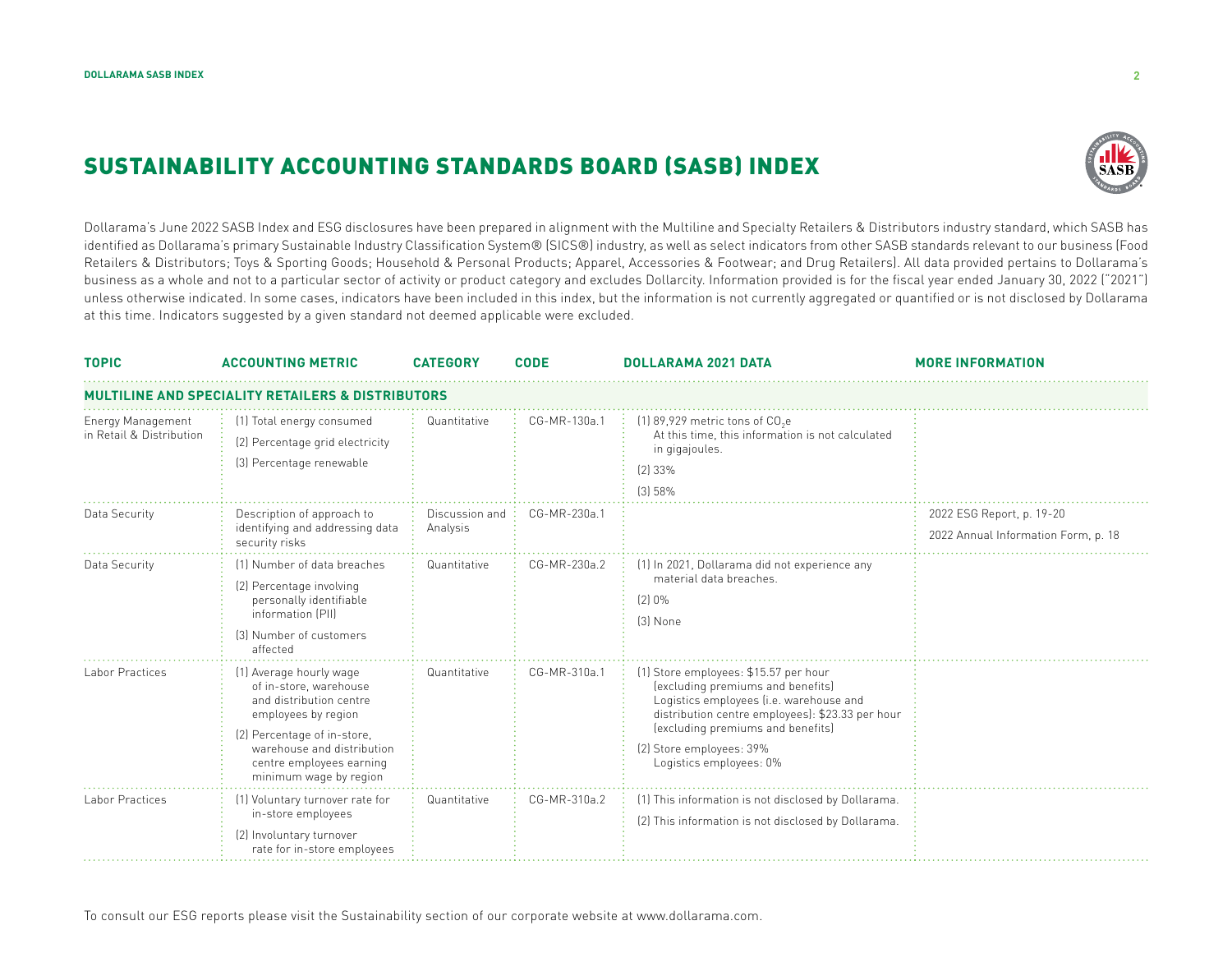| <b>TOPIC</b>                               | <b>ACCOUNTING METRIC</b>                                                                                               | <b>CATEGORY</b>            | <b>CODE</b>  | <b>DOLLARAMA 2021 DATA</b>                                                                                                                                                                                                                                                                                                                                                                                                                               | <b>MORE INFORMATION</b>                                    |  |  |
|--------------------------------------------|------------------------------------------------------------------------------------------------------------------------|----------------------------|--------------|----------------------------------------------------------------------------------------------------------------------------------------------------------------------------------------------------------------------------------------------------------------------------------------------------------------------------------------------------------------------------------------------------------------------------------------------------------|------------------------------------------------------------|--|--|
|                                            |                                                                                                                        |                            |              |                                                                                                                                                                                                                                                                                                                                                                                                                                                          |                                                            |  |  |
| Labor Practices                            | Total amount of monetary losses<br>as a result of legal proceedings<br>associated with labor law<br>violations         | Quantitative               | CG-MR-310a.3 | This information is not disclosed by Dollarama.                                                                                                                                                                                                                                                                                                                                                                                                          |                                                            |  |  |
| Workforce Diversity &<br>Inclusion         | Percentage of gender and<br>racial/ethnic group<br>representation for<br>(1) management and<br>(2) all other employees | Quantitative               | CG-MR-330a.1 | (1) Management:<br>44% Women<br>56% Men<br>Dollarama defines management as its named<br>executive officers, senior vice presidents, vice<br>presidents, senior directors, directors, regional<br>district managers and district managers.<br>(2) All other employees:<br>74% Women<br>26% Men<br>Racial/ethnic group representation among both<br>management and all other employees has not been<br>aggregated or quantified by Dollarama at this time. |                                                            |  |  |
| Workforce Diversity &<br>Inclusion         | Total amount of monetary losses<br>as a result of legal proceedings<br>associated with employment<br>discrimination    | Quantitative               | CG-MR-330a.2 | This information is not disclosed by Dollarama.                                                                                                                                                                                                                                                                                                                                                                                                          |                                                            |  |  |
| Product Sourcing,<br>Packaging & Marketing | Revenue from products third-<br>party certified to environmental<br>and/or social sustainability<br>standards          | Quantitative               | CG-MR-410a.1 | This information is not disclosed by Dollarama.                                                                                                                                                                                                                                                                                                                                                                                                          |                                                            |  |  |
| Product Sourcing,<br>Packaging & Marketing | Discussion of processes to<br>assess and manage risks and/<br>or hazards associated with<br>chemicals in products      | Discussion and<br>Analysis | CG-MR-410a.2 |                                                                                                                                                                                                                                                                                                                                                                                                                                                          | 2021 ESG Report, p. 17                                     |  |  |
| Product Sourcing,<br>Packaging & Marketing | Discussion of strategies to<br>reduce the environmental<br>impact of packaging                                         | Discussion and<br>Analysis | CG-MR-410a.3 |                                                                                                                                                                                                                                                                                                                                                                                                                                                          | 2022 ESG Report, p. 17-18<br>2021 ESG Report, p. 19, p. 30 |  |  |

**3**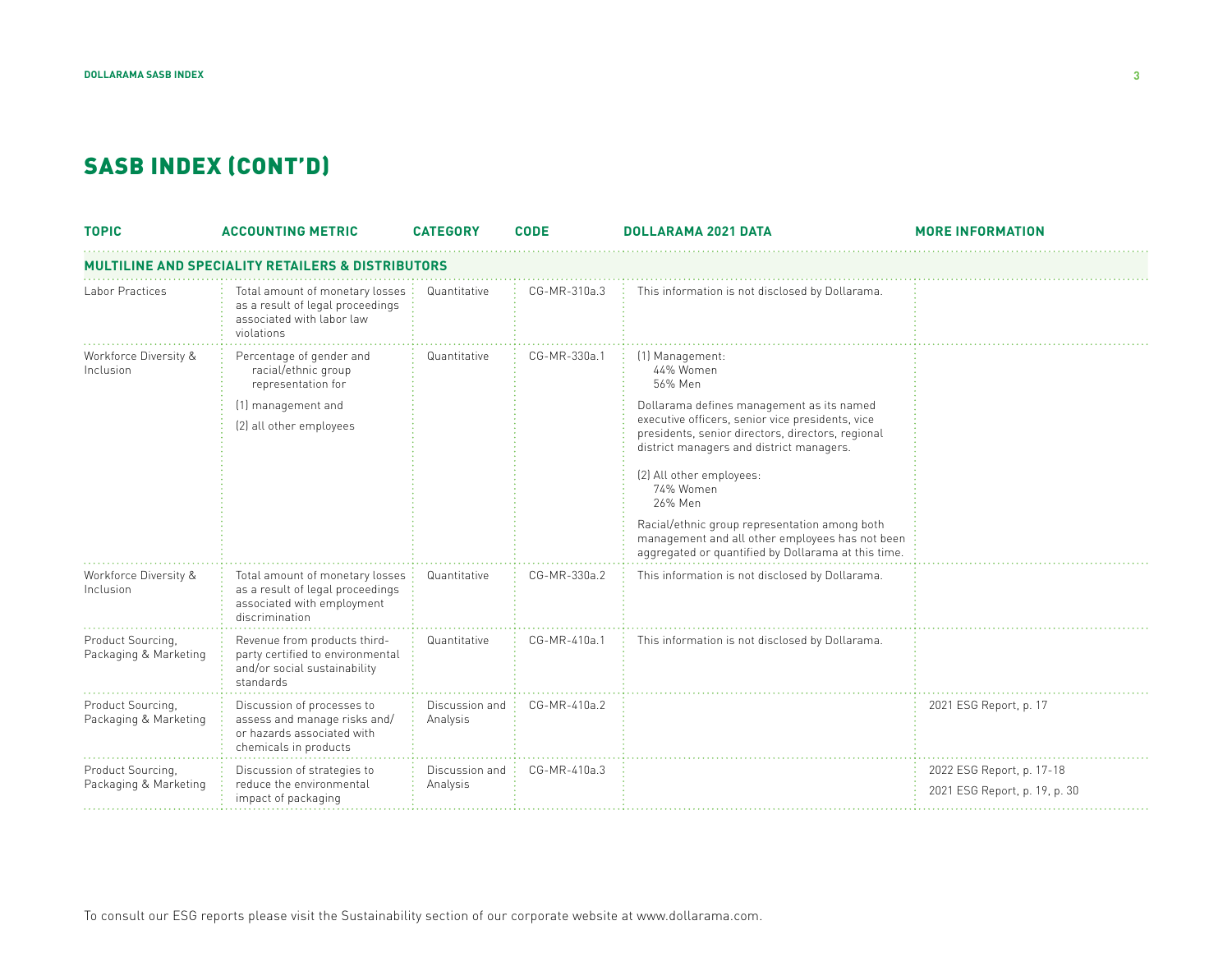| <b>TOPIC</b>                                                              | <b>ACCOUNTING METRIC</b>                                                                                                       | <b>CATEGORY</b>            | CODE         | <b>DOLLARAMA 2021 DATA</b>                                                                          | <b>MORE INFORMATION</b>                                                                               |
|---------------------------------------------------------------------------|--------------------------------------------------------------------------------------------------------------------------------|----------------------------|--------------|-----------------------------------------------------------------------------------------------------|-------------------------------------------------------------------------------------------------------|
| FOOD RETAILERS & DISTRIBUTORS                                             |                                                                                                                                |                            |              |                                                                                                     |                                                                                                       |
| Food Safety                                                               | (1) Number of recalls<br>[2] Number of units<br>recalled<br>(3) Percentage of units recalled<br>that are private-label         | Quantitative               | FB-FR-250a.2 | $(1)$ 2020: 1<br>2021:1<br>[2] 2020: 23.299 units<br>2021: 684,314 units<br>(3) 2020: 0%<br>2021:0% | 2021 ESG Report, p. 18-19<br>Product Recalls section of our corporate<br>website at www.dollarama.com |
| Product Labeling<br>& Marketing                                           | products<br>Number of incidents of non-<br>compliance with industry or<br>regulatory labeling and/or<br>marketing codes        | Quantitative               | FB-FR-270a.1 | 2020: 1 incident resulting in a recall<br>2021: 1 incident resulting in a recall                    |                                                                                                       |
| Product Labeling<br>& Marketing                                           | Total amount of monetary losses<br>as a result of legal proceedings<br>associated with marketing and/<br>or labeling practices | Quantitative               | FB-FR-270a.2 | This information is not disclosed by Dollarama.                                                     |                                                                                                       |
| Labor Practices                                                           | Percentage of active workforce<br>covered under collective<br>bargaining agreements                                            | Quantitative               | FB-FR-310a.2 | 0%                                                                                                  |                                                                                                       |
| Management of<br>Environmental<br>& Social Impacts<br>in the Supply Chain | Discussion of strategy to<br>manage environmental and<br>social risks within the supply<br>chain                               | Discussion and<br>Analysis | FB-FR-430a.3 |                                                                                                     | 2022 ESG Report, p. 15-16<br>2021 ESG Report, p. 22-25                                                |
| <b>TOYS &amp; SPORTING GOODS</b>                                          |                                                                                                                                |                            |              |                                                                                                     |                                                                                                       |
| Chemical & Safety<br>Hazards of Products                                  | [1] Number of recalls<br>[2] Number of total<br>units recalled                                                                 | Quantitative               | CG-TS-250a.1 | [1] 2020: None<br>2021:1<br>[2] 2020: None<br>2021: 15,595 units                                    | 2021 ESG Report, p. 18-19<br>Product Recalls section of our corporate<br>website at www.dollarama.com |
| Chemical & Safety<br>Hazards of Products                                  | Total amount of monetary losses<br>as a result of legal proceedings<br>associated with product safety                          | Quantitative               | CG-TS-250a.3 | This information is not disclosed by Dollarama.                                                     |                                                                                                       |
| Chemical & Safety<br>Hazards of Products                                  | Discussion of processes to<br>assess and manage risks<br>and/or hazards associated with<br>chemicals in products               | Discussion and<br>Analysis | CG-TS-250a.4 |                                                                                                     | 2021 ESG Report, p. 17                                                                                |

To consult our ESG reports please visit the Sustainability section of our corporate website at www.dollarama.com.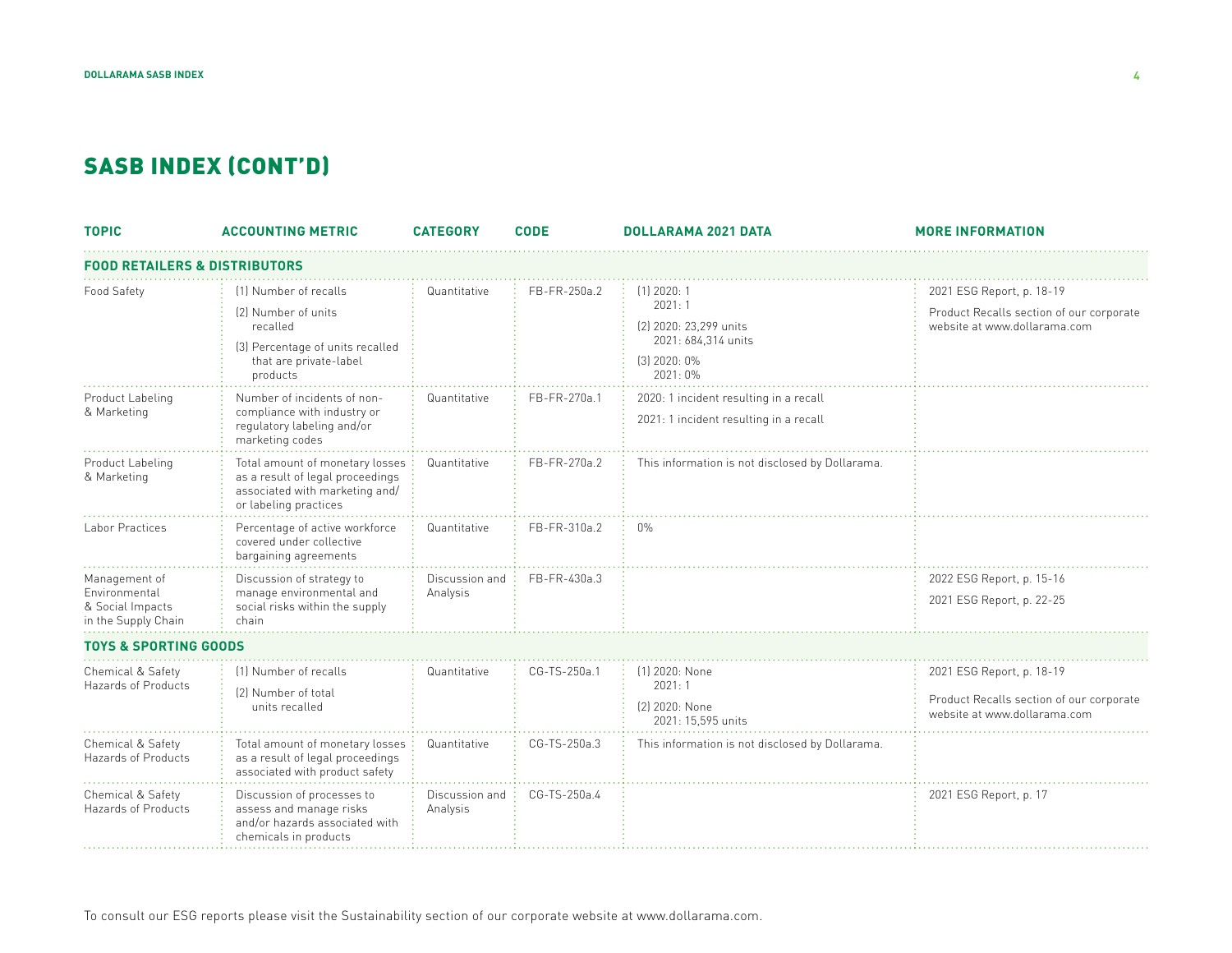| <b>TOPIC</b>                               | <b>ACCOUNTING METRIC</b>                                                                                                                                                                                                                                                                             | <b>CATEGORY</b>            | <b>CODE</b>    | <b>DOLLARAMA 2021 DATA</b>                                                                                                                                                                                                                                                                                                                                           | <b>MORE INFORMATION</b>                                |  |  |
|--------------------------------------------|------------------------------------------------------------------------------------------------------------------------------------------------------------------------------------------------------------------------------------------------------------------------------------------------------|----------------------------|----------------|----------------------------------------------------------------------------------------------------------------------------------------------------------------------------------------------------------------------------------------------------------------------------------------------------------------------------------------------------------------------|--------------------------------------------------------|--|--|
| <b>HOUSEHOLD &amp; PERSONAL PRODUCTS</b>   |                                                                                                                                                                                                                                                                                                      |                            |                |                                                                                                                                                                                                                                                                                                                                                                      |                                                        |  |  |
| Packaging Lifecycle<br>Management          | (1) Total weight of packaging<br>(2) Percentage of packaging<br>made from recycled and/or<br>renewable materials<br>(3) Percentage of packaging that<br>is recyclable, reusable, and/<br>or compostable                                                                                              | Quantitative               | CG-HP-410a.1   | [1] This data is currently calculated only in certain<br>provinces in the context of our participation in<br>stewardship programs.<br>(2) This information has not been aggregated or<br>quantified by Dollarama at this time.<br>(3) This data is currently calculated only in certain<br>provinces in the context of our participation in<br>stewardship programs. |                                                        |  |  |
| <b>APPAREL. ACCESSORIES &amp; FOOTWEAR</b> |                                                                                                                                                                                                                                                                                                      |                            |                |                                                                                                                                                                                                                                                                                                                                                                      |                                                        |  |  |
| Labor Conditions in the<br>Supply Chain    | (1) Percentage of Tier 1 supplier<br>facilities that have been<br>audited to a labor code of<br>conduct<br>(2) Percentage of supplier<br>facilities beyond Tier 1 that<br>have been audited to a labor<br>code of conduct<br>(3) Percentage of total audits<br>conducted by a third-party<br>auditor | Quantitative               | CG-AA-430b.1   | Dollarama's classification system currently<br>identifies all manufacturers from whom it imports<br>goods directly as Tier 1 suppliers.<br>At the end of 2021, Dollarama had 204 valid and<br>satisfactory vendor social audit reports on file.<br>All social audits were conducted by third-party<br>auditors.                                                      |                                                        |  |  |
| Labor Conditions in the<br>Supply Chain    | Priority non-conformance rate<br>and associated corrective action<br>rate for suppliers' labor code of<br>conduct audits                                                                                                                                                                             | Quantitative               | $CG-AA-430b.2$ | Further to a third-party social audit conducted at<br>the end of 2020, Dollarama ended its commercial<br>relationship with a supplier at the beginning of 2021<br>as a result of the inability of the supplier to execute<br>a corrective action plan within the requested<br>timeframe.                                                                             |                                                        |  |  |
| Labor Conditions in the<br>Supply Chain    | (1) Description of the greatest<br>labor risks in the supply<br>chain<br>(2) Description of the greatest<br>environmental, health, and<br>safety risks in the supply<br>chain                                                                                                                        | Discussion and<br>Analysis | CG-AA-430b.3   |                                                                                                                                                                                                                                                                                                                                                                      | 2022 ESG Report, p. 15-16<br>2021 ESG Report, p. 22-25 |  |  |

**5**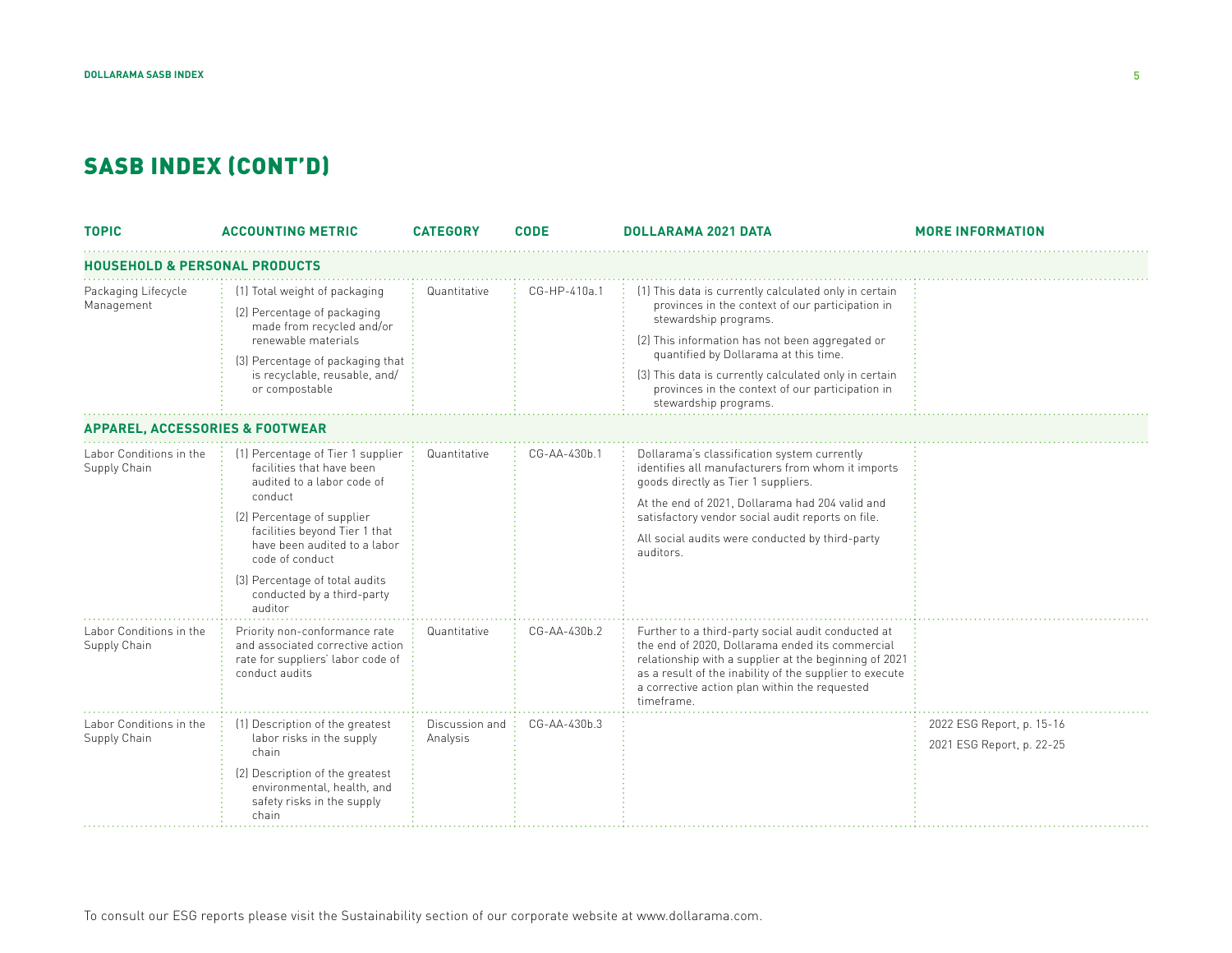| <b>TOPIC</b>                   | <b>ACCOUNTING METRIC</b>                                                                                                | <b>CATEGORY</b> | <b>CODE</b>               | DOLLARAMA 2021 DATA                                                                                                                                                                                                                                                           | <b>MORE INFORMATION</b>                                                                               |  |
|--------------------------------|-------------------------------------------------------------------------------------------------------------------------|-----------------|---------------------------|-------------------------------------------------------------------------------------------------------------------------------------------------------------------------------------------------------------------------------------------------------------------------------|-------------------------------------------------------------------------------------------------------|--|
| <b>DRUG RETAILERS</b>          |                                                                                                                         |                 |                           |                                                                                                                                                                                                                                                                               |                                                                                                       |  |
| Drug Supply<br>Chain Integrity | (1) Number of drug recalls<br><b>ISSUed</b><br>[2] Total units recalled<br>(3) Percentage for private-label<br>products | Quantitative    | $\therefore$ HC-DR-250a.2 | (1) 2020: 1 natural health product recall<br>2021: 1 natural health product recall (involving<br>multiple natural health product numbers),<br>1 hair shampoo recall, 1 hair conditioner recall<br>(2) 2020: 11,740 units<br>2021: 430.084 units<br>(3) 2020: 100%<br>2021:93% | 2021 ESG Report, p. 18-19<br>Product Recalls section of our corporate<br>website at www.dollarama.com |  |

| <b>ACTIVITY METRIC</b>                                                               | CATEGORY       | <b>CODE</b>              | DOLLARAMA 2021 DATA                                                                                                                     | <b>MORE INFORMATION</b> |  |  |
|--------------------------------------------------------------------------------------|----------------|--------------------------|-----------------------------------------------------------------------------------------------------------------------------------------|-------------------------|--|--|
| <b>MULTILINE AND SPECIALITY RETAILERS &amp; DISTRIBUTORS</b>                         |                |                          |                                                                                                                                         |                         |  |  |
| Number of: [1] retail locations and [2] distribution centres                         | : Quantitative | $\therefore$ CG-MR-000.A | $\div$ (1) 1.421 retail locations                                                                                                       |                         |  |  |
|                                                                                      |                |                          | [2] 6 warehouses and 1 distribution centre                                                                                              |                         |  |  |
| Total area of: (1) retail space and (2) distribution centres                         | Quantitative   | $CG-MR-000.B$            | [1] Retail space: 14,825,590 square feet                                                                                                |                         |  |  |
|                                                                                      |                |                          | $(2)$ Warehouses: 1,668,230 square feet<br>Distribution centre: 495,686 square feet                                                     |                         |  |  |
| <b>APPAREL, ACCESSORIES &amp; FOOTWEAR</b>                                           |                |                          |                                                                                                                                         |                         |  |  |
| Number of (1) Tier 1 suppliers and (2) suppliers beyond Tier $1 \div Q$ Quantitative |                | $\therefore$ CG-AA-000.A | Dollarama's classification system currently<br>identifies all manufacturers from whom it imports<br>goods directly as Tier 1 suppliers. |                         |  |  |